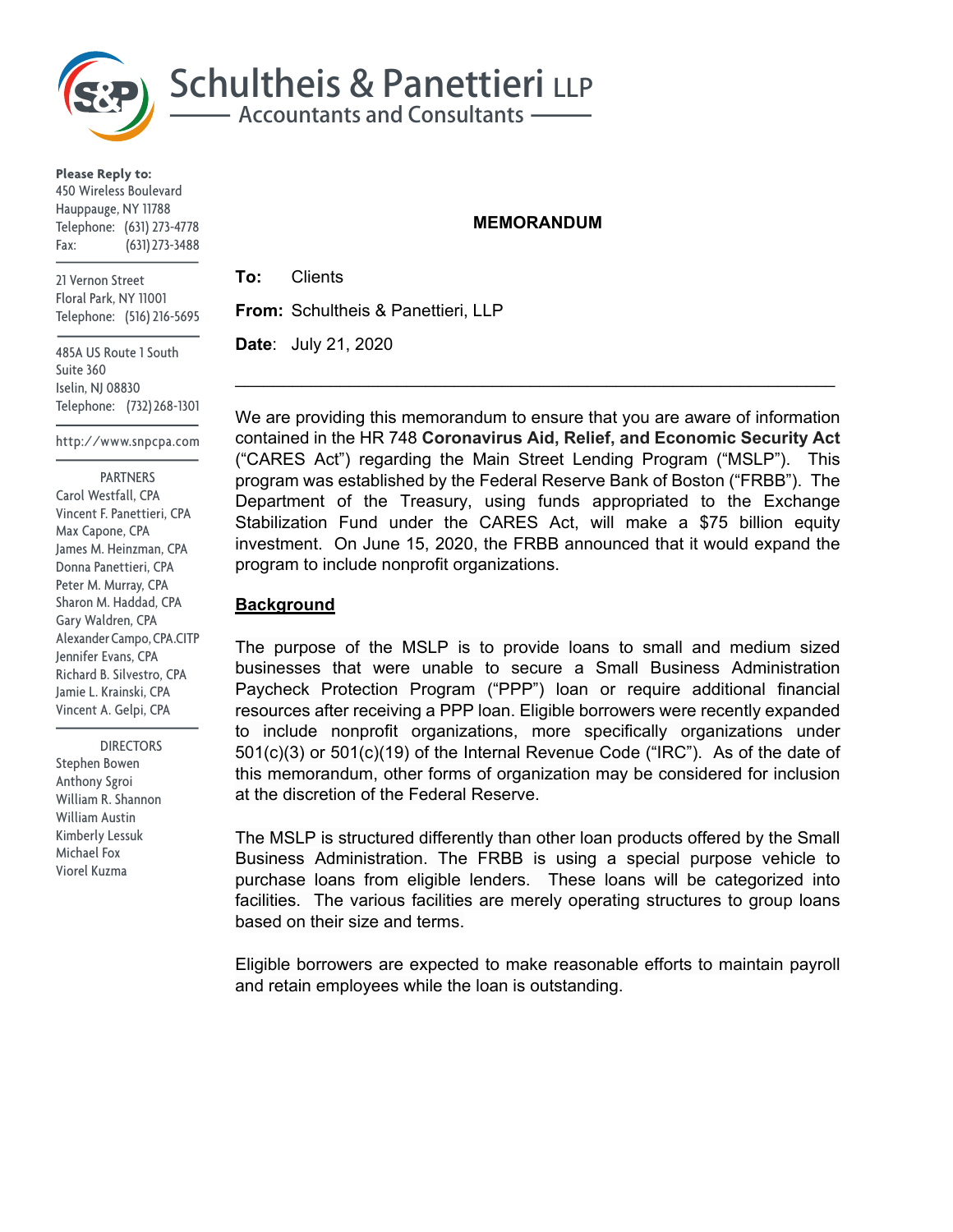# **Eligibility**

There are two facilities available to nonprofit organizations: the Nonprofit Organization New Loan Facility ("NONLF") and the Nonprofit Organization Expanded Loan Facility ("NOELF").

An eligible borrower is a nonprofit organization that:

- o was established prior to, and has been in continuous operation since, January 1, 2015;
- o meets at least one of the following two conditions:
	- has 15,000 employees or fewer, or
	- had 2019 annual revenues of \$5 billion or less
- o has at least 10 employees;
- o has an endowment of less than \$3 billion;
- o has total non-donation revenues equal to or greater than 60% of expenses for the period from 2017 through 2019;
- o has 2019 earnings before interest expense, depreciation and amortization to unrestricted 2019 operating revenue greater than or equal to 2%;
- $\circ$  has a ratio of liquid assets to average daily expenses over the previous year equal to or greater than 60 days;
- $\circ$  at the time of loan origination, has a ratio of unrestricted cash and investments to existing outstanding and undrawn available debt, plus the amount of any loan under this facility, that is greater than 55%;
- $\circ$  is created or organized in the United States or under the laws of the United States with significant operations in and a majority of its employees based in the United States;
- o has not received specific support under the CARES Act\*.

*\*Organizations that have received PPP loans are permitted to borrow under this facility.* 

# **Loan conditions**

|                                                         | <b>NONLF</b>         | <b>NOELF</b>      |
|---------------------------------------------------------|----------------------|-------------------|
| Term                                                    | 5 years              |                   |
| Minimum amount                                          | \$250,000            | \$10,000,000      |
| Principal payments                                      | Deferred for 2 years |                   |
| Interest payments                                       | Deferred for 1 year  |                   |
| Interest rate                                           | $LIBOR + 3%$         |                   |
| Lender risk retention                                   | 5% of principal      | 5% principal      |
| Transaction fee (borne by lender or<br>borrower         | 1% of principal      | .75% of principal |
| origination<br>fee<br>Loan<br>(borne<br>by<br>borrower) | 1% of principal      | .75% of principal |